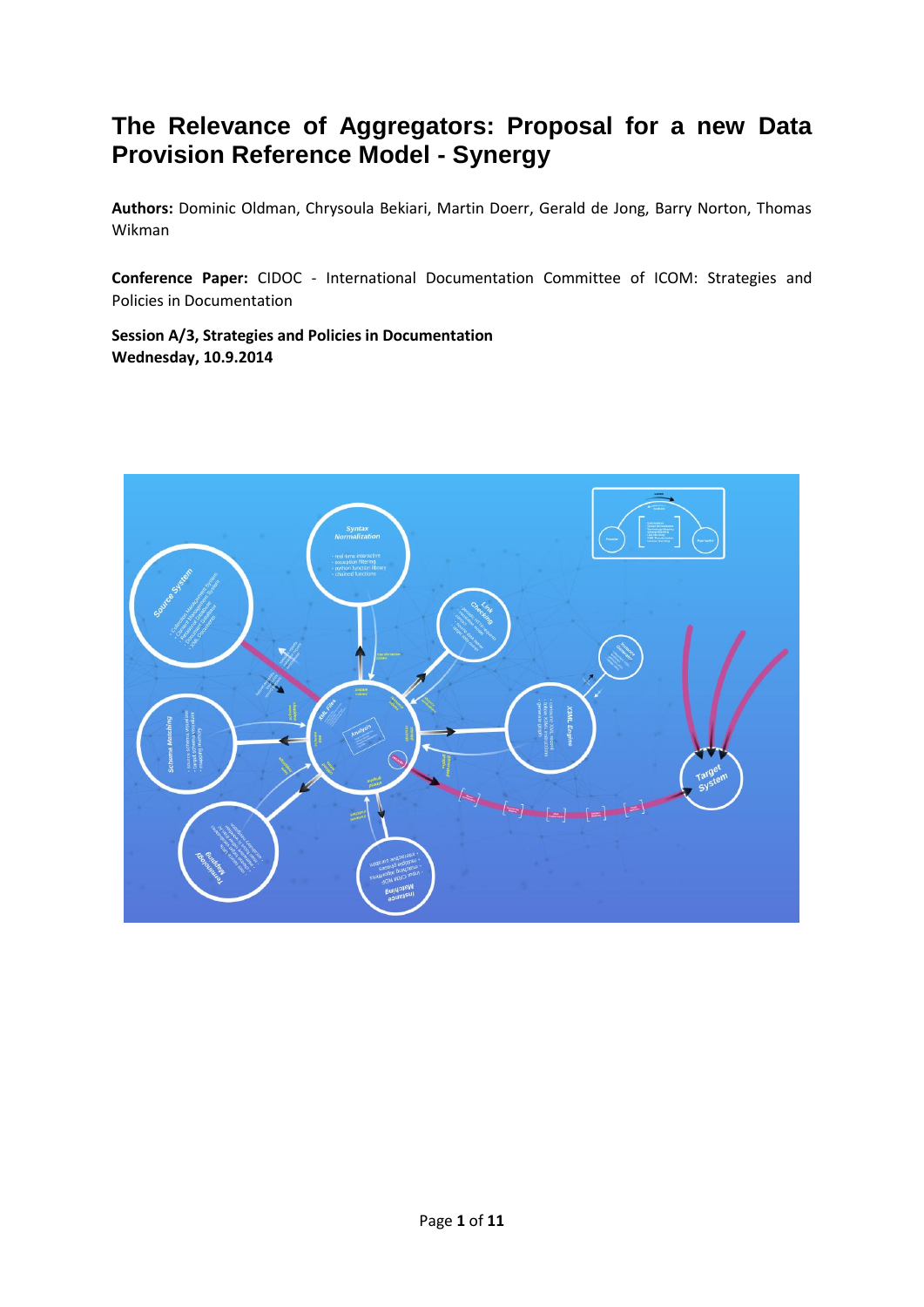### Introduction

Despite the success of museums in becoming more inclusive and accessible to a wider range of visitors, and the associated growth in visitor numbers, the significant and relevance of museums continues to be a concern. Securing the long term role of museums in society is dependent on the strength of relationship it builds with many different groups and the richness of message that it conveys in different mediums, including digital infrastructures. In recent years the question of relevance has been addressed in a digital setting by attempting to aggregate the data of different cultural institutions to create integrated resources. These initiatives, for example, Europeana, attempt to address the problem of isolated data silos by developing centralised integrated repositories in an attempt to encourage multi-faceted data services not achievable by individual institutions. In effect, the integration of different cultural heritage datasets creates a more valuable and useful resource.

However, just as there are concerns about long term sustainability and the intellectual strength of relationships with physical visitors, centralised data repositories have also been criticised for providing weak and superficial representations incapable of building long term relationships with data providers or providing sustainable platforms for digital applications (Janes, 2009). In failing to address key structural design issues, data aggregators can persuade cultural heritage institutions neither to invest sufficient resources, nor to align their internal digital strategies with them; a realistic model of sustainability thereby remains out of reach. This situation perpetuates a weak and fragmented landscape of disparate cultural digital services. This paper identifies some key problems with current data aggregation and reuse services. It also proposes a new data provisioning reference model called, 'Synergy' which is aimed at resolving these fundamental issues and specifying requirements that treat data providers as integral parts of the data provision process and ensures tangible benefits for both data providers and data users alike.

The, 'Synergy Reference Model of Data Provision and Aggregation' 1 is currently a draft proposal created to generate discussion and encourage input from the community to contribute towards a final specification. It is relevant to the aggregation of all cultural datasets, not just those provided by museums, and provides the necessary infrastructure for sustainable provisioning of data from museums, archives and libraries, as well as many other specialist datasets.

Currently it draws upon the work of the CIDOC CRM Special Interest Group (CRM SIG), a working group of CIDOC, the International Committee for Documentation of the International Council of Museums (ICOM). The Group is responsible for developing the CIDOC Conceptual Reference Model (Doerr, 2003; Crofts et al., 2011) and has provided advice and consultancy on cultural heritage data integration for over 16 years. The draft reference model has been motivated by the rapid growth of cultural heritage digital data making the need for a best practice framework more urgent that ever before.

## The Position Discussed of the CRM SIG

The following positions are based on a history of over 20 years of data integration projects that have attracted large amounts of funding, but have so far failed to establish a sustainable integrated cultural data platform. The first position is based on a discovery made in the 1990s after the failure

 $\overline{a}$ 

<sup>1</sup> [http://www.cidoc-crm.org/docs/SRM\\_v0.1.pdf](http://www.cidoc-crm.org/docs/SRM_v0.1.pdf)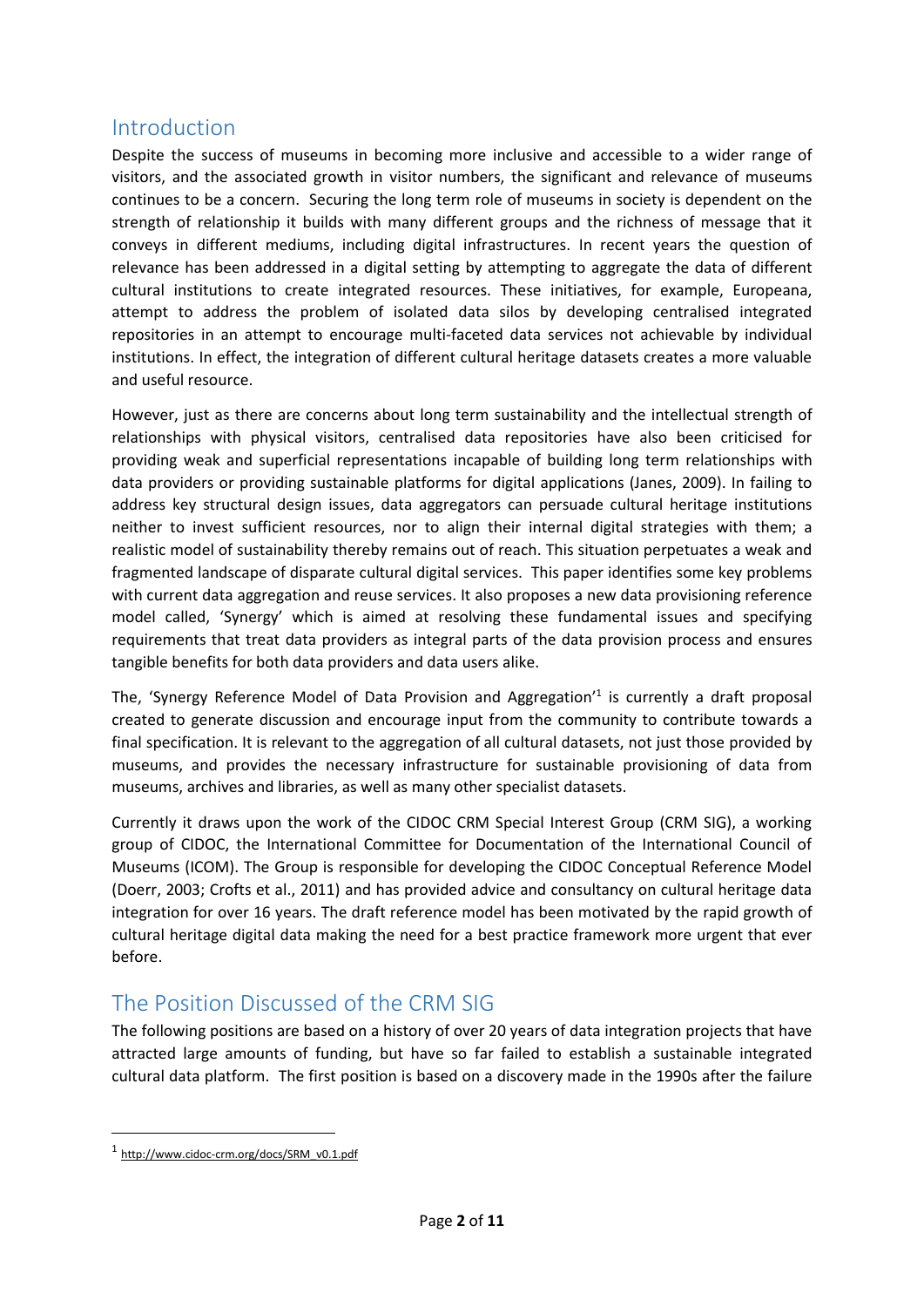of significant initiatives in both Europe and the United States, and can be summarised by the following quote:

*"Those engaged in the somewhat arcane task of developing data value standards for museums, especially the companies that delivered collections management software, have long had to represent the data, re-encode it, in order for it to do the jobs that museums want it to perform It's still essentially impossible to bring data from existing museum automation systems into a common view for use for noncollections management purposes as the experience of the Museum Educational Site Licensing (MESL) and RAMA (Remote Access to Museum Archives) projects have demonstrated. Soon most museums will face the equally important question of how they can afford to re-use their own multimedia data in new products, and they will find that the standards we have promoted in the past are inadequate to the task."*(Bearman, 2010, p.49)

*"Increasingly it seems that we should have concerned ourselves with the relationships (creating, selling, designing, using, critiquing) between the objects and the proper nouns on which we lavished so much attention because as we examine the queries being put to us by our publics, it is obvious that each user community needs to know about quite different relations (and, as argued earlier, the nouns could be "controlled" without imposing conformity anyway)."* (Bearman, 2010, p.53)

These quotes come from a 1995 essay (reproduced in 2010), acknowledging that the use of fixed field/value models for integration could never provide a satisfactory solution for cultural data integration. Fixed field models do not reflect the variability of the different data sources and ultimately misrepresent data, making data connections unreliable, and of limited use. With no long term value for the data provider, and with limited search and retrieval services for the user, such systems are destined to gradually fade away. Cultural heritage data aggregation needs to retain the meaning and context of source systems otherwise users will be perpetually beholden to refer back to the original source, defeating the purpose of a modern central resource or reuse service.

The CIDOC CRM ontology, initiated in 1996, was designed to resolve the issue of using fixed field models to integrate data. It replaced the old CIDOC Entity-Relationship model of cultural heritage data (a model original designed by the Smithsonian institute and realised in relational databases) with a new object-oriented model. Instead of simply adding growing numbers of entities and fields to an already bloated model this new approach concentrated on a semantic framework using relationships and events to provide a maintainable model in which all datasets, regardless of their difference and variability. Such a model can be digitally represented without imposing any restrictions on the data or terminologies used. (Doerr and Crofts, 1998)

Once one accepts the premise that data aggregations should attempt to retain the semantics and perspectives of individual datasets then a natural corollary follows; that sustainable data provisioning and aggregation must be a collaboration with data providers. The provisioning of data for aggregation systems cannot be top down and centralised but must include the expertise and knowledge of local experts who can ensure that data is represented correctly and to a high quality. The semantics of any individual dataset are unknown to an aggregator and this is the reason why fixed models have been employed – avoiding the need to engage in a more detailed way with data providers. The test of a data aggregation, with the objective of meaningful reuse, should be that a similar quality level (or higher) can be achieved when compared to a local provider service. A view of aggregation as a purely technical and mechanical assembly line, divorced from the providers will have no long term future. These conclusions have been clearly demonstrated by a whole range of projects over the last 20 years. (Oldman et al., 2014)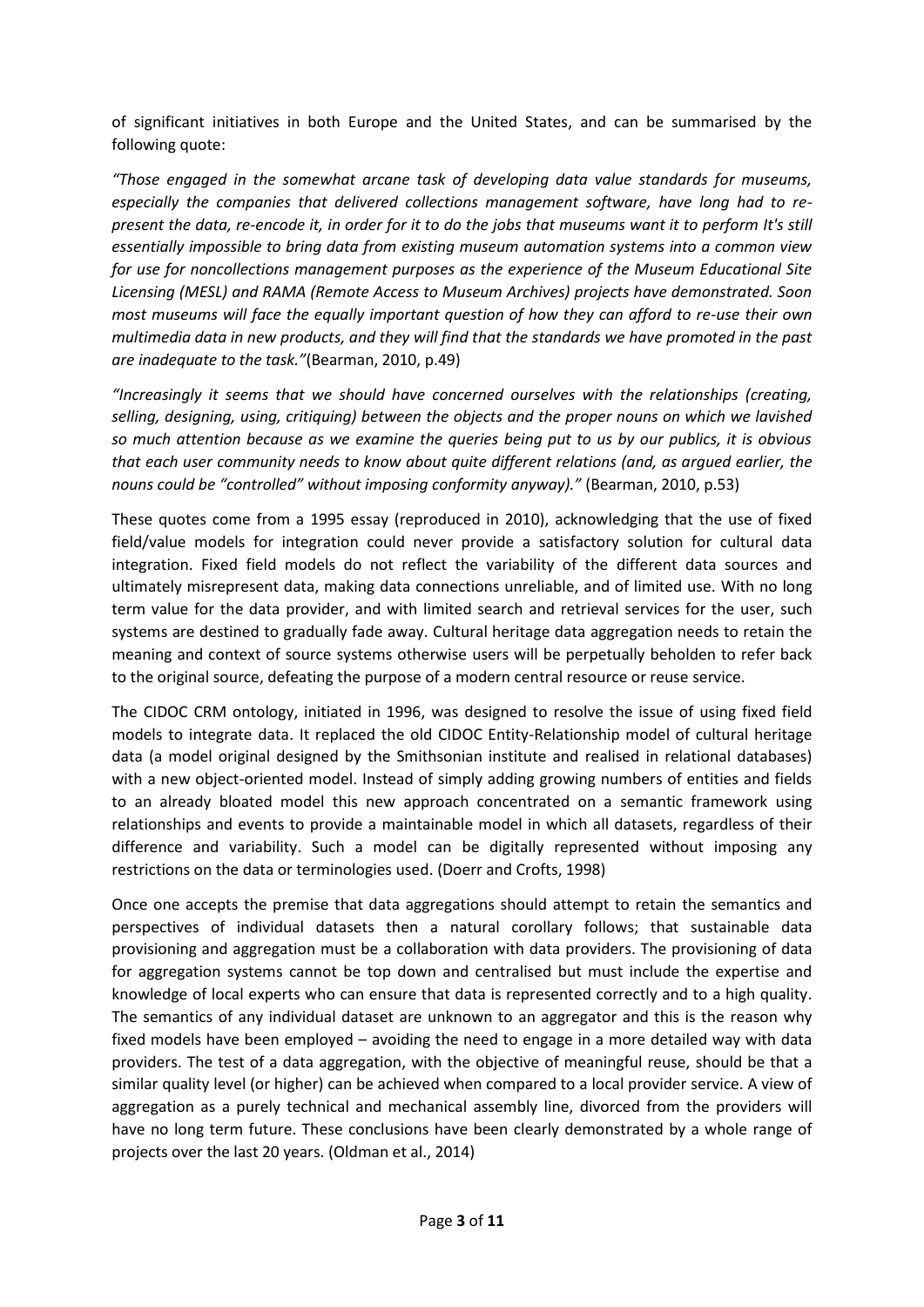# The Synergy Model

#### Providers are Primary

In many data integration projects the view and involvement of cultural organisations is one of content and service provider. This impression and role may be partly the result of institutional policies that have concentrated on narrow internal agendas rather than community wide concerns. However, as a result, cultural organisation are often treated as junior partners with no active part to play beyond supplying the raw materials. While it is true that cultural organisations are interested in wide dissemination of information many other factors contribute towards resource allocation decisions and organisations like museums, archives and libraries assess projects based on a wide range factors and potential benefits.

As the initial injection of project money invested in providers gradually ebbs away the longer term benefits of the project are required to 'kick in' and maintain interest for the provider. If the infrastructure treats the provider as a narrow and isolated service, and does not establish structures from which other benefits can flow, then the necessary energy needed from providers to sustain the venture will also ebb away. A data aggregation must be seen as a collaborative and community venture encompassing a wider range of outcomes. If outcomes are too divorced from providers then this represents a major flaw in the overall design. The Synergy model is designed to create an environment that can achieve a multiplicity of benefits because it is based around a mapping schema accessible to different kinds of expert (curators, technologists, data managers, etc.) on both the provider and aggregator sides, and because it is designed to treat the provider as both a contributor, collaborator and recipient of the service, rather than a mere supplier. Just as the cultural sector consists of many different organisations with different structures so the infrastructure of a community data aggregation initiative needs to allow for different requirements and the development of different communities. This is unlikely to be achievable with highly centralised projects divorced from local issues and with a narrow view of the role of providers.

#### Key Elements

The Synergy model describes three key aspects of data provisioning. These are:

- 1. The alignment of a provider's internal data model with an aggregator's target model.
- 2. The transfer of data to populate the aggregator's data repository.
- 3. The ongoing processes to maintain this alignment and the regular update of data.

Within these three key areas are some potentially difficult issues facing institutions particularly those with limited resources and technical expertise. Although the Synergy model defines all of the processes, roles and data objects necessary to support large scale quality aggregation, the underlying philosophy is to facilitate collaboration and the reuse of knowledge and expertise. In this respect the Synergy model is also the foundation for creating communities of people and tools and developing greater awareness of the potential of data aggregation.

An important aspect of Synergy is that while it provides a detailed treatment of the data provisioning process, it also ensures that data providers themselves are rewarded with significant tangible benefits. These include supporting outward facing digital strategies in research, education and engagement, but also leveraging the aggregation service itself to enrich internal data and improve internal processes. The idea is to stimulate an active provider community based around these benefits and empower providers to develop their own additional process extensions in addition to those specified by the Synergy framework. This includes overcoming issues faced by organisations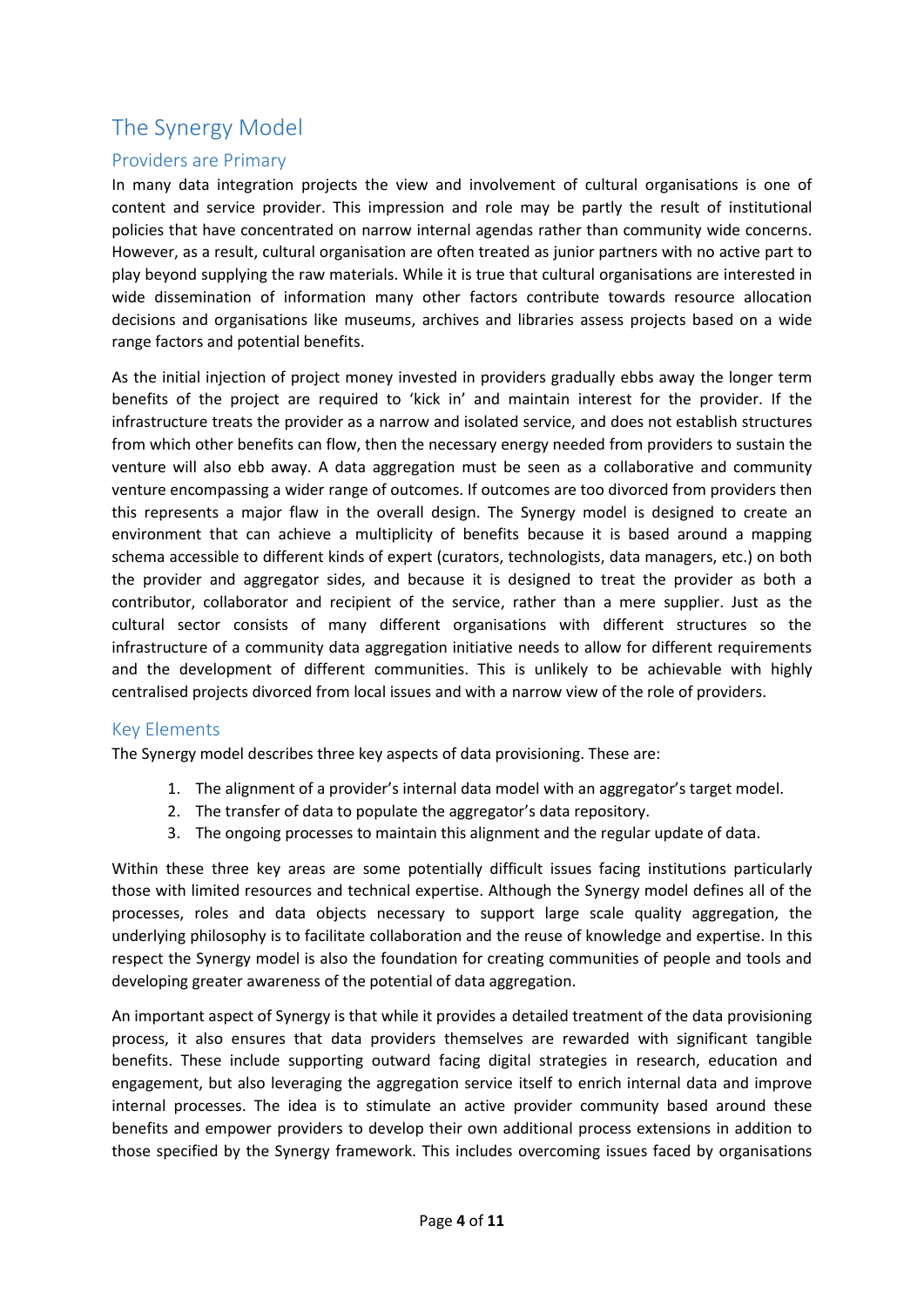that have scare resources and limited budgets. In this way the Synergy model is not a 'one way' data provisioning service – it operates in many directions.

#### Joining a Synergy Based Aggregation

While Synergy is a reference model aimed at closer alignment with aggregation services there are practical issues to be faced in joining any data aggregation initiative. In many organisations the information systems (containing collection, archive, bibliographic and other cultural data) were never designed to be used in open integrated systems. In many cases they represent internal inventories or catalogues that require internal expertise to understand and use. When transferred to an open environment a range of data management issues can be exposed. This is true of the largest and the smallest cultural heritage organisation.

The issue of transferring meaning and context is addressed by the CIDOC CRM since mapping to it involves transferring not just data, but institutional knowledge about its underlying meaning and context. However, issues of data management often provide a far more practical problem. All cultural institutions have different types of data issues – data without proper validation, uncontrolled vocabularies, or fields that have been used for the wrong purposes. These are issues that are becoming more visible in any event as organisations publish data in different types of digital public forum. The activity of data provisioning, particularly through the Synergy model, will highlight these issues quickly and provide new and valuable information.

#### Synergy and Syntax Normalisation

The resolution of syntactic data issues is referred to in the Synergy reference as, "Syntax Normalisation". The data model or schema from a provider source system is visualised and associated data can be analysed to help identify potential problems. As issues arise new solutions and functions can be built to resolve these problems or to suggest different mapping approaches. The CIDOC CRM is designed to cover a range of generalisation and specialisation potentially offering temporary non-technical solutions. However, the intention is to create functionality around the Synergy process that allows syntax normalisation functions to stored and available for adaptation (syntax issues tend to vary between different institutions) and possible reuse for providers. This helps produce the best representation of the data possible. Ultimately, this is one area where organisations may have to resort to additional technical help, but also where the development of a connected community can be brought to bear. For example, the adaptation or configuration of tools could be achieved through real-time online support.

#### Synergy and X3ML – End to End Mapping

The Synergy system is different from many other aggregation systems because it encourages and supports a fuller representation of data than is generally undertaken. This is one reason why standard aggregation systems have limited scope. However, aligning a full source model to a target model that supports meaning and context can be less problematic than trying to decide how fields fit into artificial approximations within a smaller fixed field model (which has a lot in common with the received wisdom about 'round holes and square pegs'). Mapping, furthermore, only needs to be done once, and then can be used for a whole range of purposes or converted to any other cultural heritage standard. The Synergy model is based around a new language called 'X3ML', (Extract 3ples from XML). X3ML<sup>2</sup> is an XML based language which describes schema mappings in an accessible way so they can be created and maintained collaboratively by different types of expert including scholars

**.** 

<sup>2</sup> https://github.com/delving/x3ml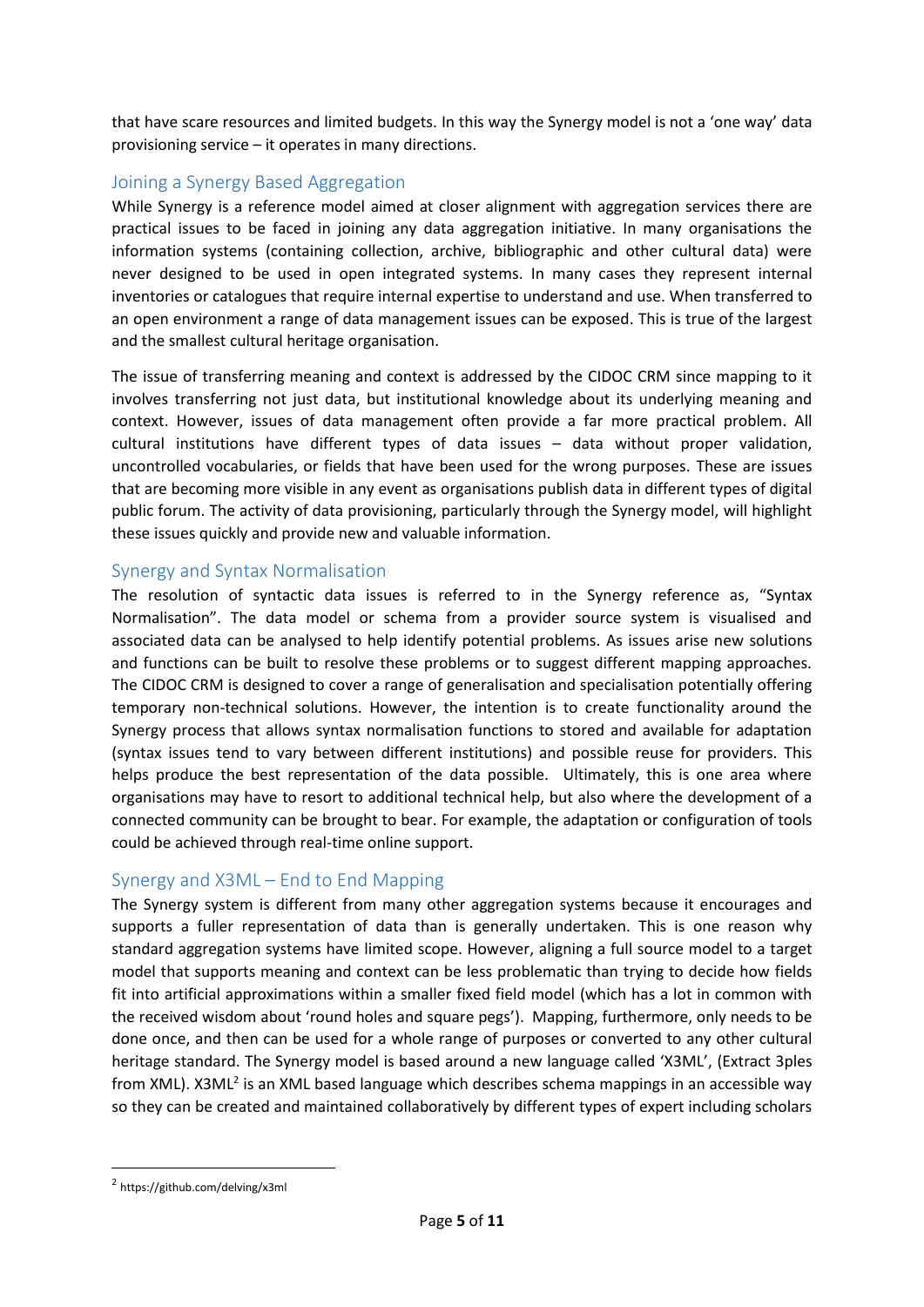and technologists, but still be machine readable. This more collaborative approach to defining data mapping instructions increases the quality and ensures that all relevant knowledge is used.

X3ML can provide instructions to convert data into many different formats such as W3C standards for the representation of the Resource Description Format (RDF), which are the basis of Linked Open Data. X3ML also provides a mechanism by which changes at either end of the aggregation relationships can be detected, reported on and corrected. The open and accessible nature of X3ML promotes the creation of different 'helper' components that may be developed by different suppliers or projects, but which can be used to help improve a Synergy based system. *However, the really important aspect of data provisioning that the Synergy / X3ML model seeks to address is to manage; the communication process for the mapping, the end to end provisioning pipeline, the error processing framework and finally the ongoing update of data.*

#### Synergy and Visualisation & Model Mapping

It is the ambition to encourage, through the Synergy/X3ML model, the development of nontechnical visual tools for mapping. Traditional mapping or model alignment tools the user is confronted with terminology and functions that are unfamiliar exposing technical concepts that are difficult to grasp. Therefore efforts are underway to provide more graphical forms of mapping to visual 'patterns' that have been derived and categorised as a result of previous mapping work. The intention, facilitated by X3ML, is to produce a system that can quickly locate the correct pattern from a knowledge base or 'mapping memory' repository and use simple drag and drop techniques to align source schema with these target patterns. The patterns would have context sensitive help and additional functions for adding optional elements to a core pattern.

#### Synergy and URI Schema

The Synergy model is aimed at aggregations that retain the identity of the provider organisation in the URI (Uniform Resource Identifier). For example the URI for the British Museum's Easter Island Statue, Hoa Hakananai is,

[http://collection.britishmuseum.org/id/object/EOC3130.](http://collection.britishmuseum.org/resource?uri=http%3A%2F%2Fcollection.britishmuseum.org%2Fid%2Fobject%2FEOC3130)

#### The acquisition event has the URI

[http://collection.britishmuseum.org/id/object/EOC3130/acquisition.](http://collection.britishmuseum.org/resource?uri=http%3A%2F%2Fcollection.britishmuseum.org%2Fid%2Fobject%2FEOC3130%2Facquisition)

The URI scheme was determined by the British Museum but many aggregations will have their own URI policy specific to their aggregation system. By only specifying a URI policy at the level above the domain name of the provider it is clear from which organisation the data originated. Using a consistent set of aggregator URIs above



the domain name means that aggregators do not have to co-reference across different URI implementations. The Synergy system will allow the application of URI policies as specified by a particular aggregator and also facilitate co-reference across the integrated datasets. The implementation of URIs creates another process point in the Synergy model to identify data management issues and additionally check and verify external URIs.

#### **Terminology**

The CIDOC CRM employs meaning through relationships and types. Cultural heritage organisations qualify certain fields and concepts by using terminologies. These terminologies can affect the way that the provider's model maps to the aggregator's model. For example, it can affect the visual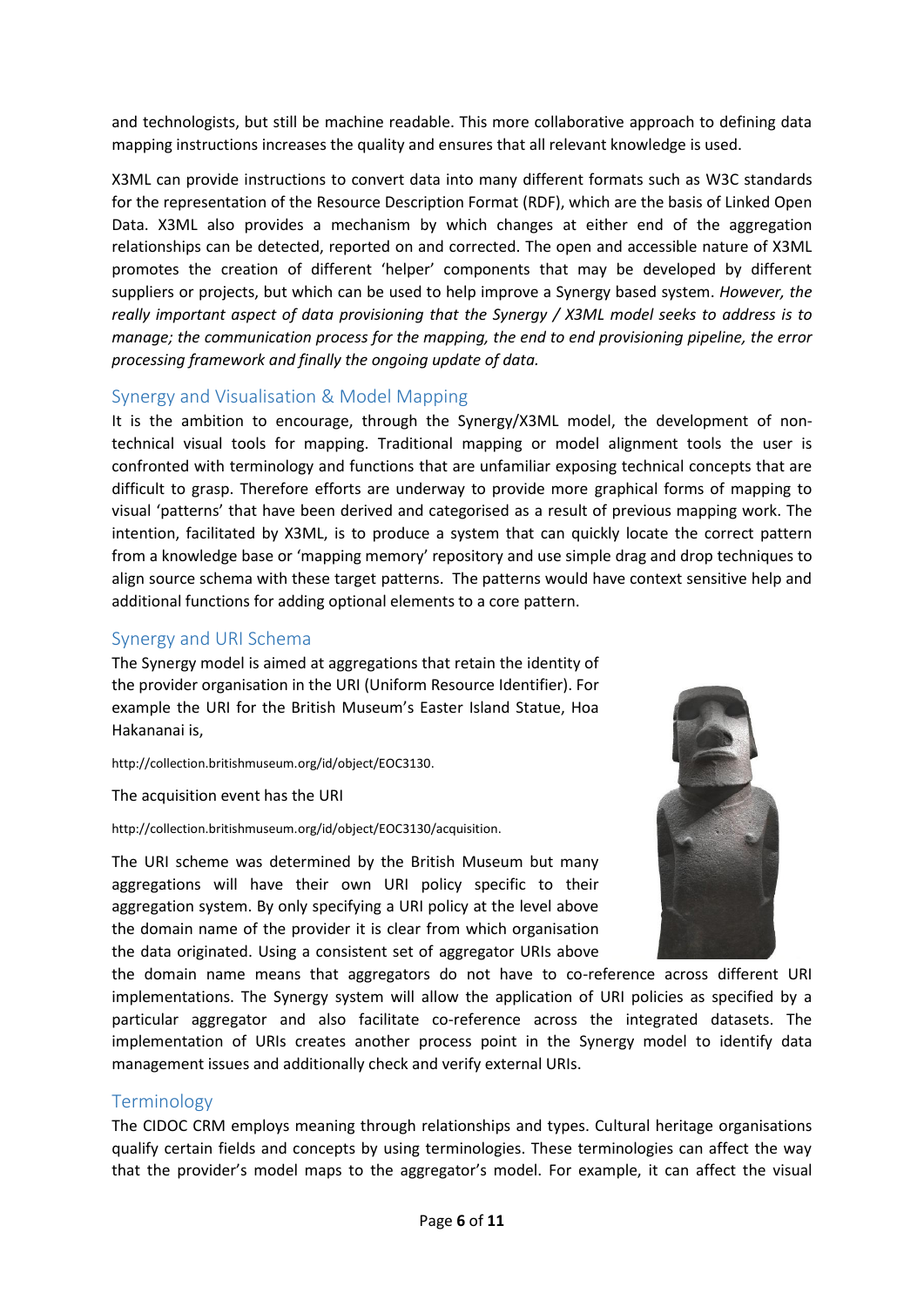pattern (described earlier) that is used for a particular mapping. The use of the term, "donated by" would require a different mapping pattern to the term, "donated through" because one is a direct acquisition (directly *from* an individual or group) and one is indirect (*through* an agent).

Aggregators are likely to have a consistent set of terminologies integrated into their system. These will be different from those used by the different data providers. The Synergy system defines a process of co-reference, in most cases to the aggregator's broader terms, and where terms don't exist a creation event would be initiated. To support this area of the Synergy process model algorithms are being developed that make use of both CIDOC CRM semantics as well as string matching techniques to determine most likely fit, and present these to users with the associated CIDOC CRM based evidence.

#### Transfer & Transformation

Once models have been aligned and all data errors have been resolved the data can be transferred to the aggregator. Synergy recommends that the raw data also be transferred so that information can be recovered without any need for action by the provider. The model includes processes for validating identifiers and creating modification dates. The transferred data is then transformed into the aggregator's model using the X3ML instructions. This again may identify further errors that might be resolvable by the aggregator, or might need to be referred back to the provider.

An aggregator may then use algorithms that attempt to find equivalences for people and places so that these URIs can be mapped or normalised. The question of whether versions of data are kept, as new data enters the system, depends upon the services that the aggregator provides. From this point onwards the updates are provided according to a terms agreed by the parties. If changes are made, for example, to the provider's or aggregator's models, then the relevant processes are automatically revisited (changes can be automatically reported) and the provisioning re-aligned in terms of both models, data, co-referencing and instance matching.

#### Synergy Roles and Responsibilities

In the real world cultural heritage datasets are managed within a diverse range of structures. Local museums may rely on the technical services of local authorities, or may have their own in-house technology support. Curators may participate in documentation roles or it may be fully resourced by documentation specialists. Suppliers may be contracted to provide additional consultancy services either on a regular or on a time-and-materials basis. The Synergy model defines a set of roles that may be distributed and undertaken in different ways depending on these different structures. Multiple roles might also be fulfilled by the same people or groups. In some cases, although a role might be expected to be a provider role, it may in practice be pragmatically satisfied by the aggregator (if it involves knowledge available to the aggregator). Apart from the two main parties themselves (the Provider and the Aggregator), the key role in managing the relationship is the 'Mapping Manager'.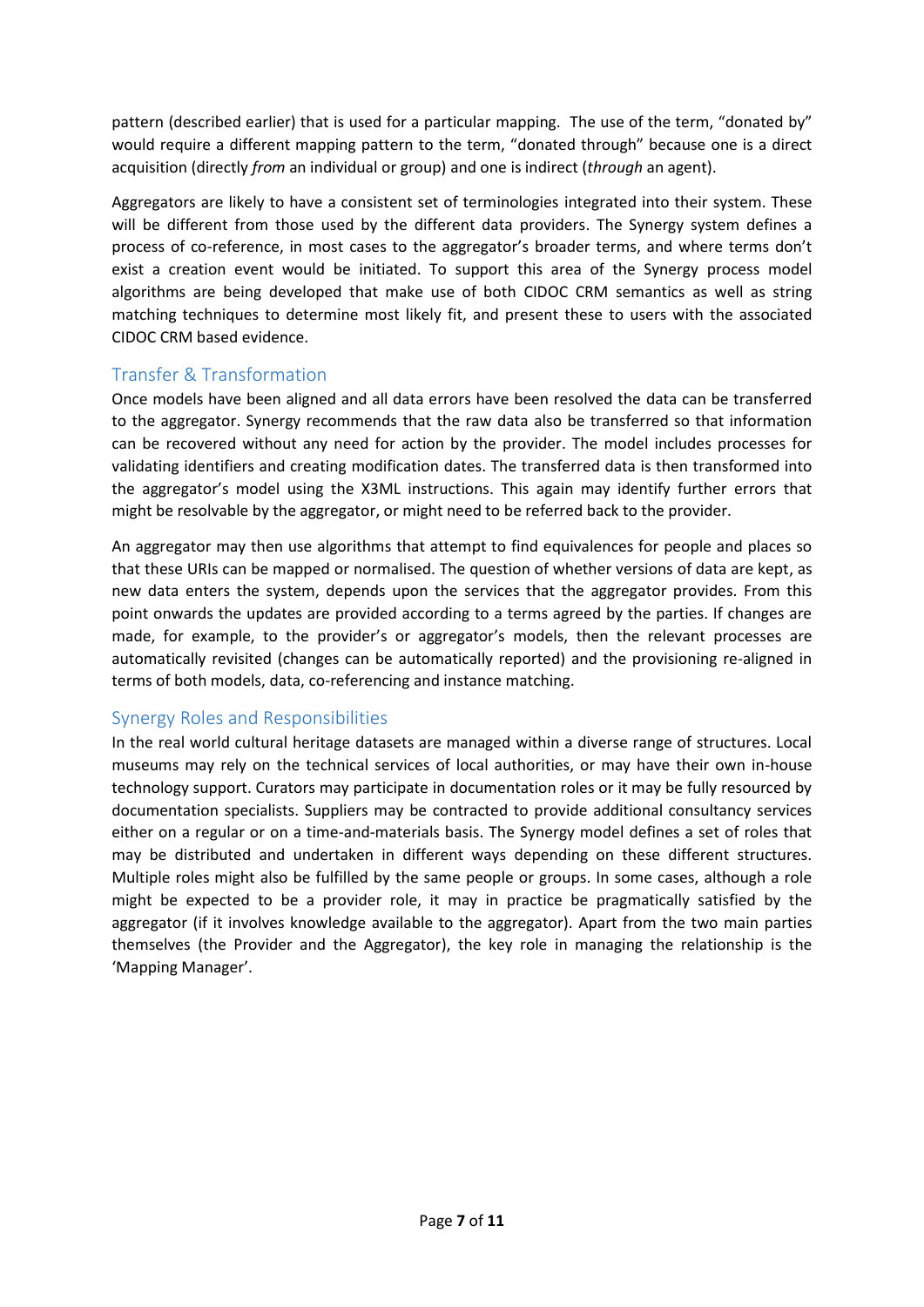

data provisioning flow

In the Synergy model the relationship between provider and aggregator extends beyond a simple agreement to participate, and a permission to use the data. The management of the relationship in Synergy extends to a more detailed plan of how the data provisioning is achieved and operated and a set of terms that are specific to a particular institution and their needs - as well as the needs of the aggregator.

Under this management framework other expert roles include:

- **Provider Data Manager** dealing with technical and system issues;
- **Provider Schema Expert** able to provide information on how fields, tables and elements are used in practice locally;
- **Provider Terminology Expert** an expert in local terminologies;
- **Aggregator Schema Expert** able to provide information on the target model (for example the CIDOC CRM);
- **Aggregator Terminology Expert** expert on the set of target terminologies used as a reference for local terminologies;
- **Ingest Manager** manages the transfer of data and population of the aggregators integrated data repository;
- **URI Expert -** needed to produce and maintain a URI policy for the data;
- **Schema Matching Experts** experts in the respective schemas necessary to align provider and aggregator models.

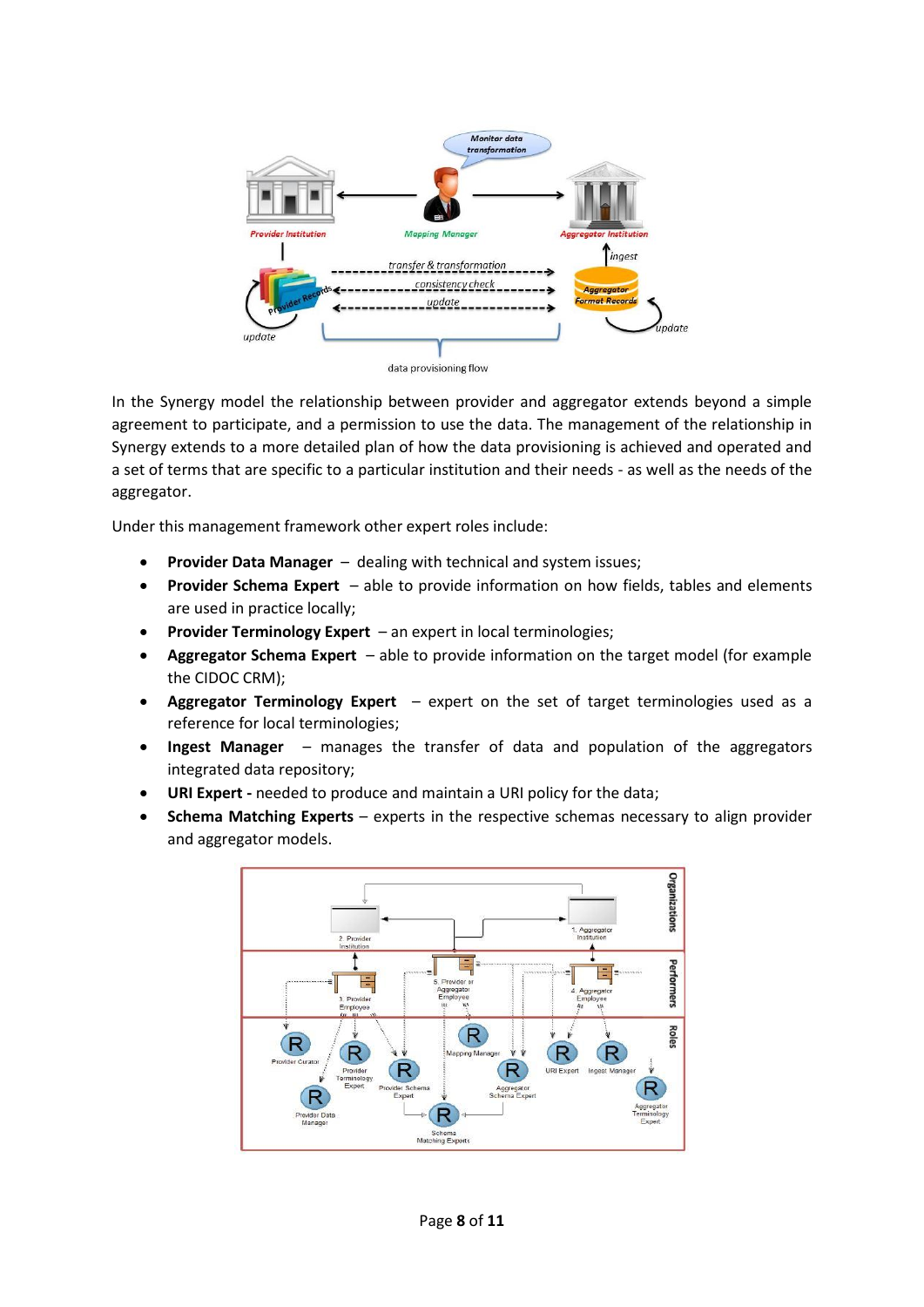These roles are separated out for the purposes of defining the Synergy model, but in reality can be performed with relatively small levels of resource because of the availability of knowledge resources (developed by existing CIDOC CRM implementers) that will be available to a Synergy based aggregation.



#### Synergy Data Objects

The Synergy reference model relies on a number of inputs and outputs. Importantly, Synergy is optimised towards feeding information back to providers not just in terms of errors and data issues, but also important statistics and analysis. Components that are developed around this information will be encouraged to visualise it further to the extent that a Synergy service is likely to inform organisations about their data in ways not available from their internal information

systems. Data objects include the information submitted to the Synergy system by the provider, like structured data, unstructured data (documents and images), and terminology, as well as the schema being used for the mapping. What Synergy produces can be used by organisations to improve their data, whether for the data provision service, or for other systems and internal improvements. Reports and statistics cover mapping and syntax validation as well as ingest and co-referencing. Crucially it also provides information about the mapping definitions themselves which can be analysed and used to improve the "mapping memory" service. As a result of using the system organisations will collect invaluable information about the condition and quality of their data that can be used for a wide range of purposes.

#### Information System Objects & CultureBroker

In order to implement the Synergy process model efficiently software components are required. It is not expected that there will be a single set of components that everybody uses. Instead different projects and aggregations will develop tools aimed at addressing the Synergy model in different ways, to suit different requirements. However, these tools would be available for other projects to select. For example, different visualisation and mapping tools with particular specialisations may all use the X3ML standard and be compatible with Synergy.

Some of these components are already being developed by the CultureBroker<sup>3</sup> project, a collaborative initiative based in Sweden involving the Swedish Arts Council, Swedish National Archives, ResearchSpace (British Museum)<sup>4</sup>, Delving BV<sup>5</sup> and F.O.R.T.H. (Institute of Computer

1

<sup>&</sup>lt;sup>3</sup> http://culturebroker.eu

<sup>4</sup> http://researchspace.org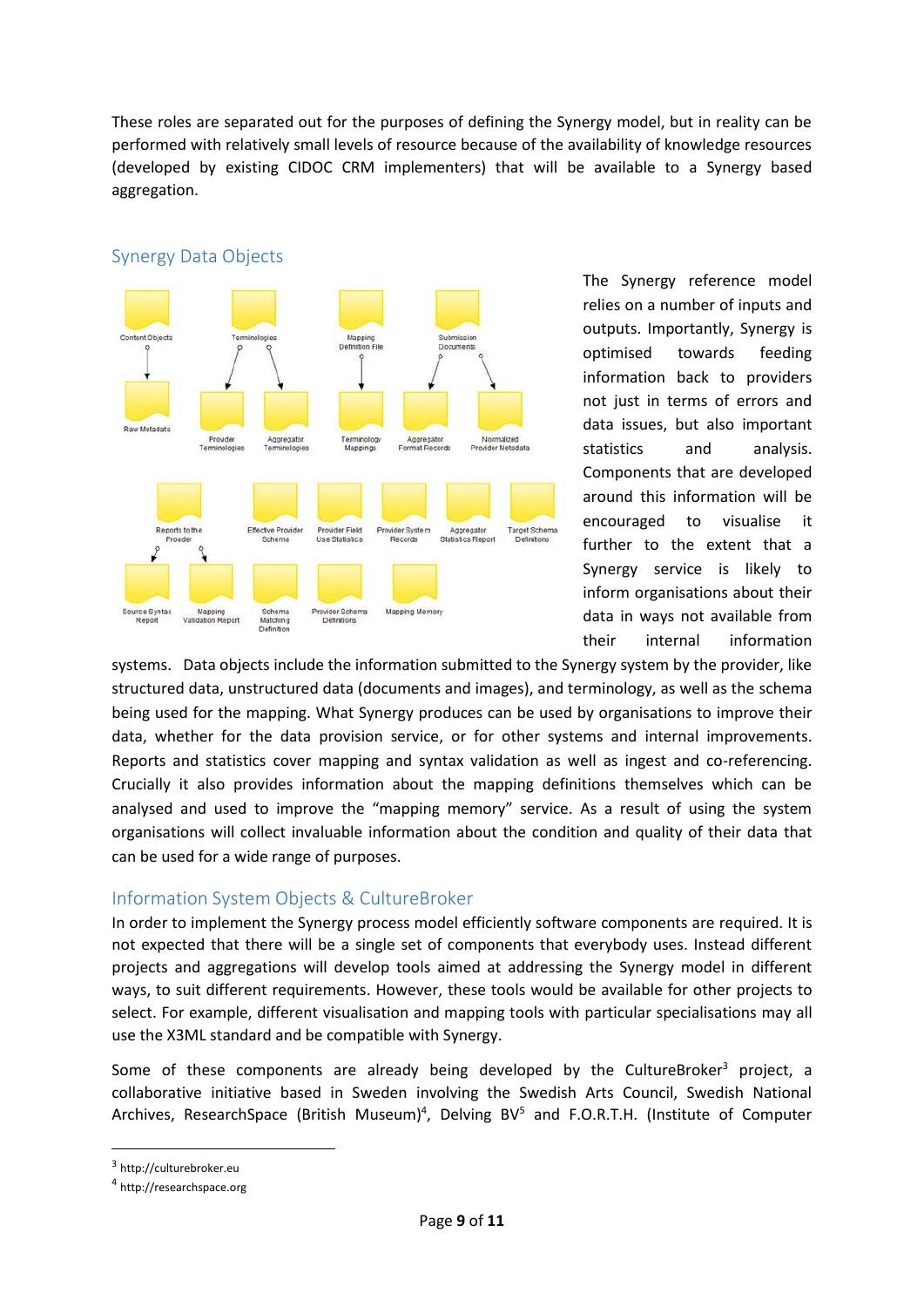Science)<sup>6</sup>. The project is currently creating a data aggregation for a number of regional cultural organisations in Sweden mapping both collection and archive data to the CIDOC CRM standard and it is intended that this system will scale up to larger aggregation with a number of different services including CultureCloud<sup>7</sup> and ResearchSpace components.

The anticipated Synergy toolset would include components for the following functions;

- Data Analysis
- Syntax Normalisation
- Terminology Mapping
- Schema Matching
- Link Checking
- X3ML Transformation
- Instance Matching

Many of these tools, following the Synergy model, would provide reports and information that can be accessed by both the Provider and the Aggregator.

#### Future Work & How to Help

If you are interested in learning more about the Synergy model or contributing towards shaping the specification then the following links are relevant.

A working draft of the Synergy Model now resides on the CIDOC CRM site at;

[http://www.cidoc-crm.org/working\\_editions\\_cidoc.html](http://www.cidoc-crm.org/working_editions_cidoc.html)

A direct link to the document is;

[http://www.cidoc-crm.org/docs/SRM\\_v0.1.pdf](http://www.cidoc-crm.org/docs/SRM_v0.1.pdf)

- Realizing Lessons of the Last 20 Years: A Manifesto for Data Provisioning & Aggregation Services for the Digital Humanities (A Position Paper) <http://www.dlib.org/dlib/july14/oldman/07oldman.html>
- Comments on the paper can be emailed to; [crm-sig@ics.forth.gr](mailto:crm-sig@ics.forth.gr)

Events and workshops about the Synergy model will be available at;

• [http://www.cidoc-crm.org/special\\_interest\\_meetings.html](http://www.cidoc-crm.org/special_interest_meetings.html)

**.** 

<sup>&</sup>lt;sup>5</sup> http://delving.eu

<sup>&</sup>lt;sup>6</sup> http://ics.forth.gr/

<sup>7</sup> http://culturecloud.eu/